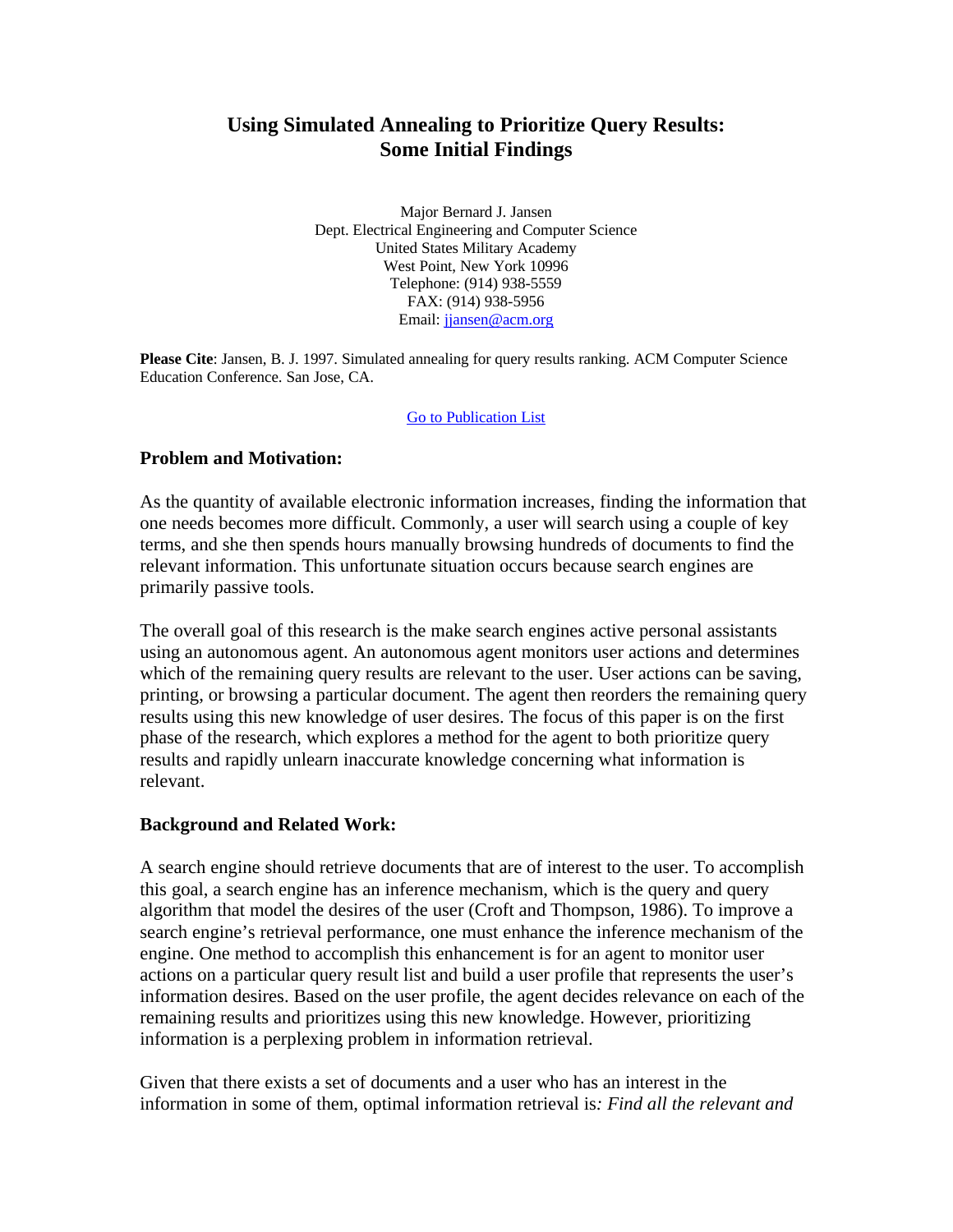*none of the irrelevant documents* (Mitchell et. al., 1994). Recall and precision are two accepted standards of performance for comparing and evaluating retrieval systems (Mitchell, et. al. 1994) (Salton, 1987) (Salton, 1992). The definitions of these performance standards are:

> • • • Recall = Relevant Documents Retrieved Total Number of Relevant Documents Precision = Relevant Documents Retrieved Total Number of Retrieved Documents

By teaching an agent via a user profile, this research aims to improve precision without seriously degrading recall. Relevance feedback is the mechanism used to build the user profiles, thereby teaching the agent. The assumption behind relevance feedback is that relevant documents resemble each other. Therefore, vectors of keywords and descriptors that represent each document will also be similar (Salton, 1987). Relevance feedback is a proven method for generating improved queries (Salton, 1992) (Salton and Buckley, 1988) (Maes et. al., 1996). However, relevance feedback also reduces recall.

To overcome this degradation, this research modifies the relevance feedback algorithm to generate a user profile based on user actions. The agent then uses the new knowledge contain in the user profile to determine the relevance of the remaining query results. The advantage of this agent-based, query result prioritizing approach is that it places no additional demands on the user, and there is little degradation of recall.

Genetic algorithms, ID3, and connectional algorithms were rejected as teaching mechanisms. These algorithms were rejected because they need a large sample size to perform adequately (Learning, 1996) (Sheth, 1994). Building a large sample size requires more time than is available during a single search session.

Along with relevance feedback, the autonomous agent is the concept that makes a passive search engine an active personal assistant. This research defines an agent as: *A design model similar to client-server computing, not strictly a technology, program, or product, that manages complexity and implements delegation* (IBM, 1996). An information retrieval agent must accomplish two objectives, which are to seek the best possible solution using existing knowledge and unlearn previous knowledge when it becomes inaccurate (Sheth and Maes, 1993).

The most common approaches used to address these two objectives are usually derivations of simulated evolution. In simulated evolution, a population of agents simulates a biological process where each generation adapts to its environment. Unfortunately, this process is slow and requires more information then is available during a single search session.

### **Approach:**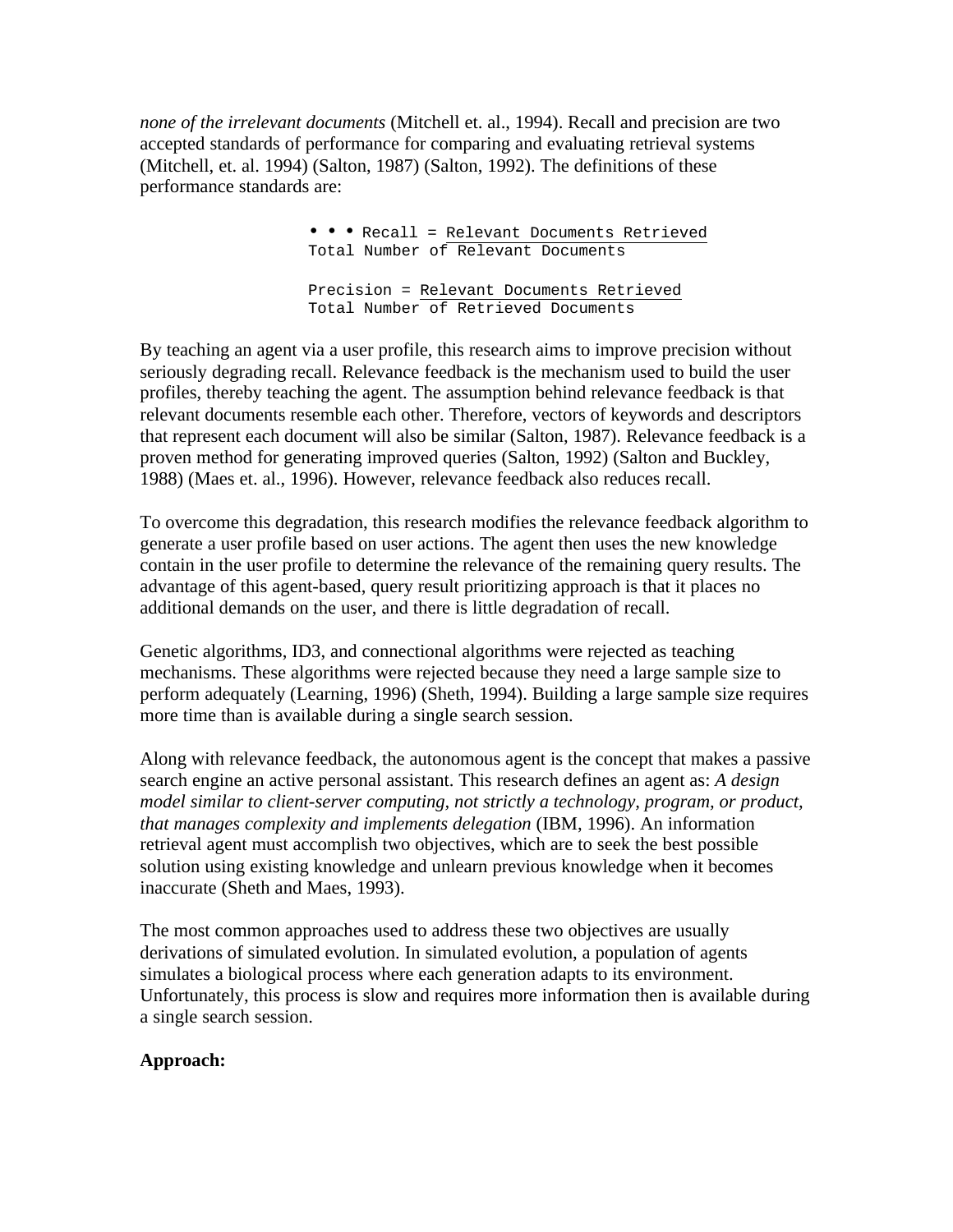This research instead uses a simulated annealing algorithm to accomplish these two objectives. Simulated annealing was selected due to its relative quicker solution time and the analogous fit between inaccurate relevant rankings and the local minima problem.

Simulated annealing has not been previously used in the information retrieval area, except for Boltzmann machines (Biron, 1995). Simulated annealing is a combination of deterministic and stochastic methods (Kirkpatrick, Gellatt, and Vecchi, 1983). It is neither a random nor greedy algorithm. The simulated annealing algorithm uses a temperature and a cost function. The algorithm attempts to reduce the end state cost determined by the cost function during each execution. Usually if the end state has a higher cost than the previous state, the algorithm rejects it. However, the algorithm accepts an end state with a higher cost with a certain probability (i.e., the temperature). This temperature component permits the agent to jump out of a "local minima" caused by inaccurate user profiles. For this research, the algorithm prioritizes the query result list to have the lowest possible summed weights for the entire list.

# **Results and Contributions:**

The results from the prototype search engine confirm that simulated annealing can efficiently prioritize query results. This finding is significant because simulated annealing has the potential to overcome the initial and inaccurate knowledge in a relative short amount of time. Deterministic algorithms can become stuck in local minima, and simulated evolution algorithms require an extended period to unlearn inaccurate knowledge. The deterministic capability of simulated annealing allows the agent to prioritize query results even during periods of user uncertainty. The probabilistic aspect of simulated annealing will permit the agent to unlearn incorrect knowledge and "jump" to a more optimal solution. Exploiting this probabilistic aspect is the next phase of this research.

### **References:**

Biron, Paul V. *Boltzmann Machines: Learning and Stochastic Information Retrieval*. 1 October 1996. [http://argo.gslis.ucla.edu/pbiron/pubs/boltz/boltz.html].

Croft, W.B. and R.H. Thompson. *I3: A New Approach to the Design of Document Retrieval Systems*. COINS Technical Report 87-58. July 23, 1986.

IBM Corporation. *Intelligent Agent Strategy*. [http://activist.gpl.ibm.com:81/WhitePaper/ptc2.htm]

Kirkpatrick, S. C. D. Gellatt Jr., and P. Vecchi. *Optimization by Simulated Annealing*. Science. Vol. 220. No. 4598. 13 May 1983.

Learning Systems: An Overview. 3 October 1996. [http://aruba.ccit.arizona.edu/].